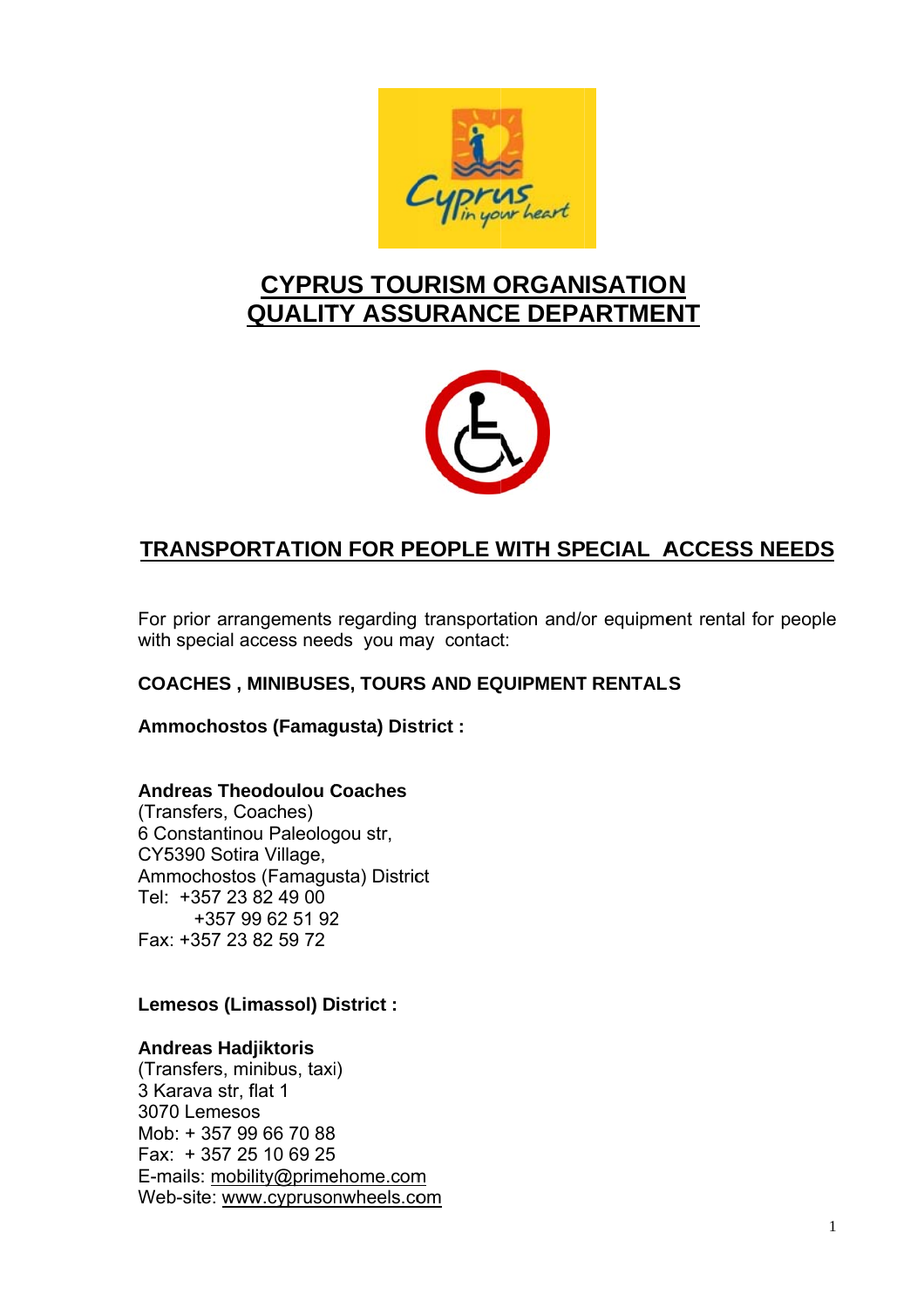## **Andro Tours**

(Transfers, taxi and minibus, Organised Tours upon request) 20, Aristovoulos Str., 3085 Lemesos Tel: +357 99 40 62 65, + 357 25 73 28 35 Fax: +357 25 73 28 55 E-mail: andro\_tours@cytanet.com.cy

## **Lefkosia (Nicosia) District:**

#### **Nepel Transport Ltd**

50 Demokratias str., 2222 Latsia, Lefkosia Tel: +357 22482983 Mob: +357 99609858, +357 99409859 Fax: +357 22487308 E-mail: nepec@spidernet.com.cy

#### **Pafos District :**

#### **Oberon Explorations Ltd**

(Transfers – minibus, and medical equipment for hire) P.O.Box 61012, 8130 Pafos, Tel: +357 26 94 15 28 Mob: + 357 99 64 71 30 Fax: +357 26 94 18 34 E-mail: kathleen@accessibleholidayscyprus.com Web-site: www.accessibleholidayscyprus.com

#### **Polis Chrysochous :**

#### **G C Paraquip Cyprus**

(Transfers, taxi and minibus, Equipment rental, C& A Tourist Appartments) P.O.Box 66258 Polis Chrysochous 8831 Mob: + 357 99 48 59 76 , + 357 99 64 76 69 Fax: + 357 26 32 28 56 E-mail: gc@paraquip.com.cy Web-site: www.paraquip.com.cy

#### **TAXIS**

#### **Ammochostos (Famagusta) District :**

| Christakis Petsas | Tel. +357 99 65 05 55 |
|-------------------|-----------------------|
| Andreas Sakkatos  | Tel. +357 99 62 98 65 |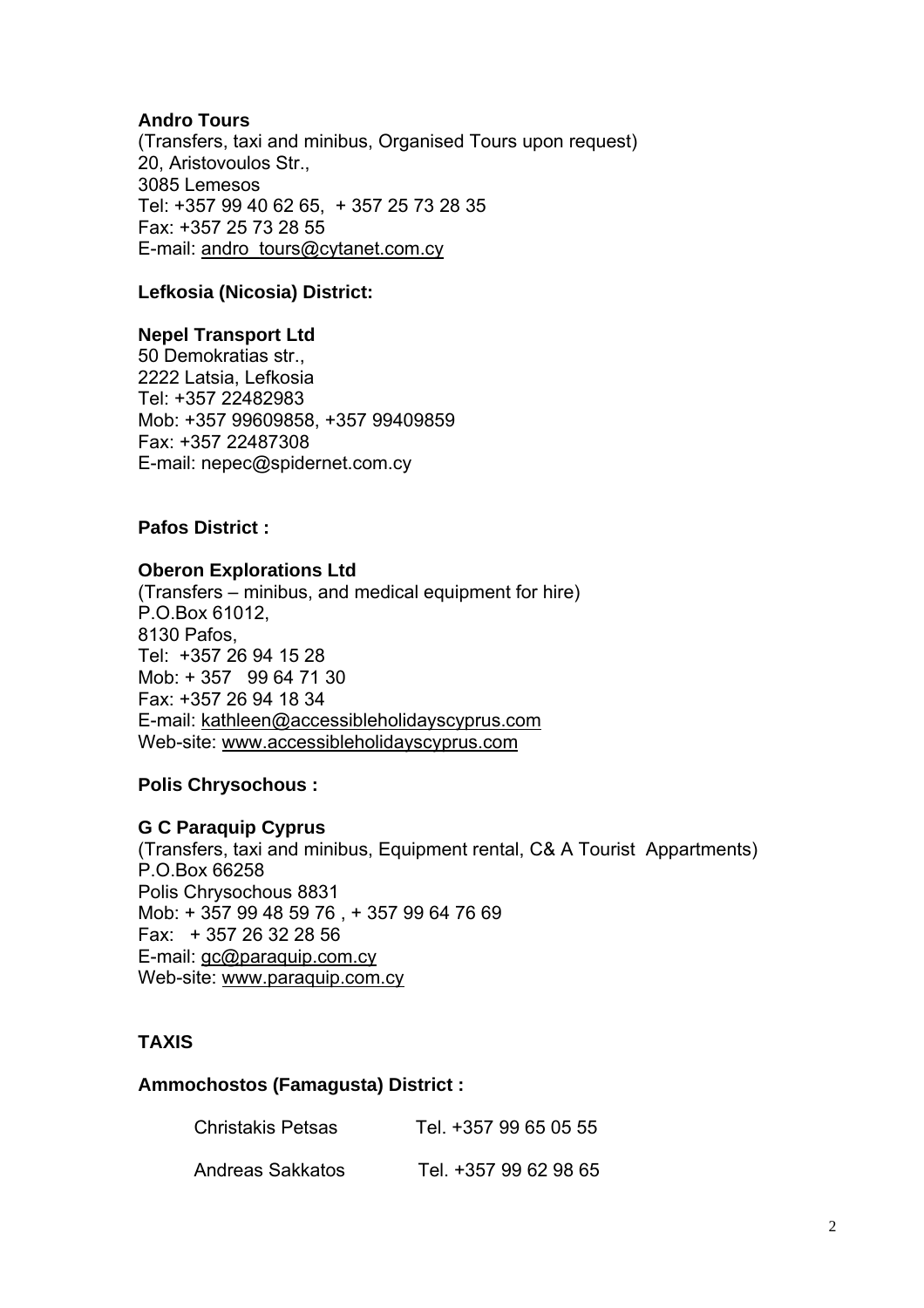## **Larnaka District :**

| Giannakis Papagiannis                | Tel. +357 99 40 56 04 |
|--------------------------------------|-----------------------|
| Andreas Hadjiktoris                  | Tel. +357 99 66 70 88 |
| <b>Lemesos (Limassol) District :</b> |                       |
| Andreas Alexandrou                   | Tel. +357 99 40 62 65 |
| <b>Pafos District:</b>               |                       |
| <b>Christakis Petsas</b>             | Tel. +357 99 65 05 55 |
| <b>Marios Charalampous</b>           | Tel. +357 99 48 59 76 |
| <b>Polis Chrysochous:</b>            |                       |
| Andreas Neophytou                    | Tel. +357 99 48 59 76 |

| Andreas Roussot | Tel. +357 99 91 62 07 |
|-----------------|-----------------------|

#### **CAR RENTALS AND PARKING INFORMATION**

Car rental agencies providing automatic cars are found at the airports of Larnaka and Pafos. Disabled visitors are advised to contact car rental agencies for special arrangements prior to their arrival.

Parking spaces marked for disabled drivers are found on most of Cyprus central roads and squares, at the airports, ports and marinas, at public buildings, at most of the seafront and other tourist resorts, at many tourist establishments and shopping centers etc.

 The EU Blue Badge is recognized in Cyprus. It is a standardized European Community disabled person's parking permit which provides parking entitlements to badge holders in all complying European countries - a Blue Badge from one country is valid in another. Persons coming to Cyprus from another EU country can apply in their home country for this universal badge which allows the use of reserved parking.

To apply for a Blue Badge in Cyprus you may contact the Department for Social Inclusion of Persons with Disabilities (see contact details below).